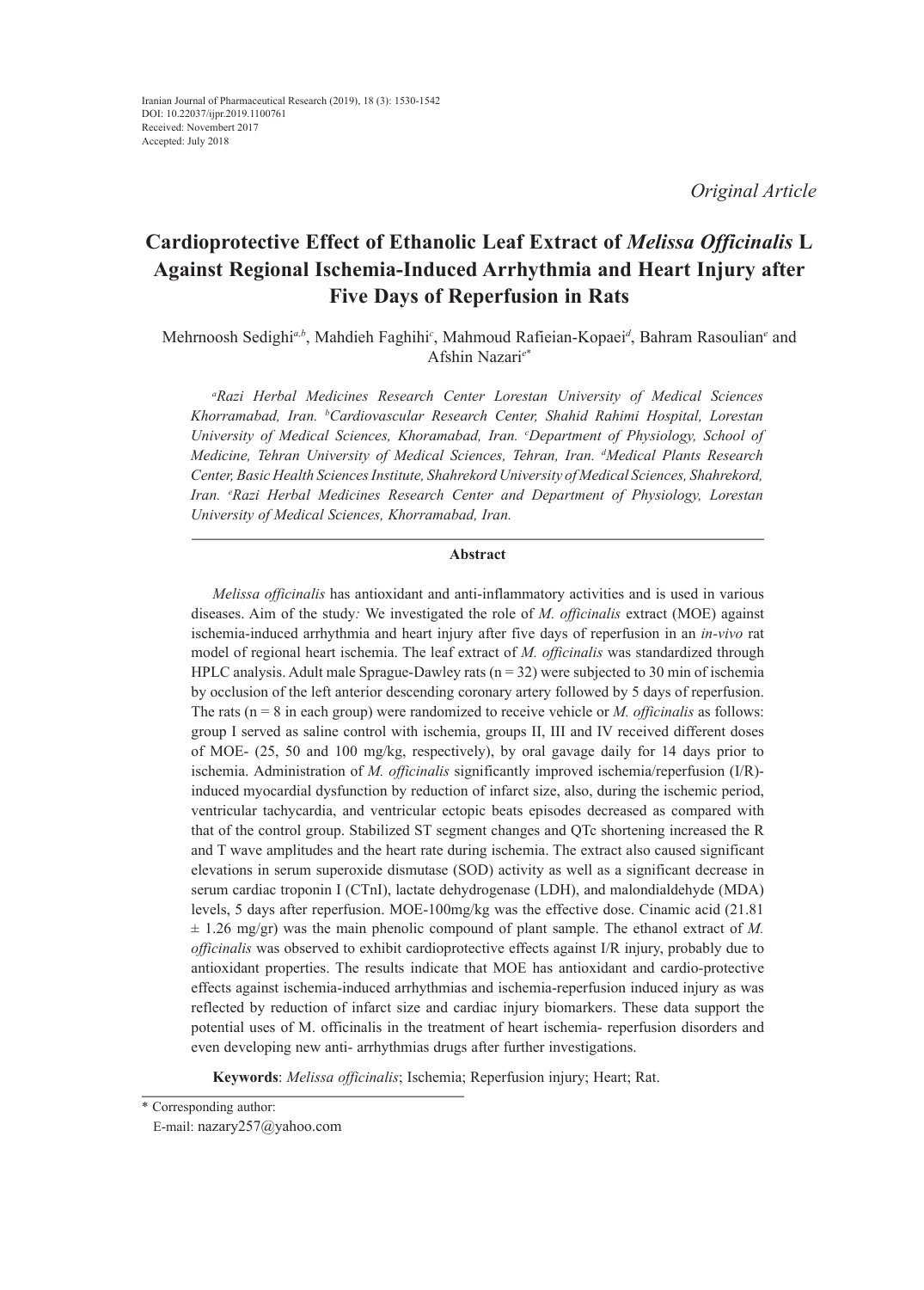## **Introduction**

Preventing issue damage following MI is accomplished through reperfusion of the ischemic myocardium (1). However, reperfusion in the heart is accompanied by generation of free radicals and induction of oxidative stress which play a substantial role in lipid peroxidation and tissue damage arising from I/R (2, 3)

Despite substantial advances in medicine, alternative and complementary medicine has nowadays grown for MI complications, in developed and developing countries. Attempts are also being made to get scientific evidence for traditionally reported plant derived drugs. This points to the importance of investigating natural agents used in folk medicine (4)

From the medicinal plants, *Melissa officinalis* is a promising plant for this purpose. It belongs to the genus Melissa (Lamiaceae family) (5) and is known as "Badranjboya" in Persian "Mountain balm" and "Lemon balm" in English (6). M. officinalis is a salient medicinal plant which is popular worldwide (7). It has been used in traditional medicine for various diseases including hypertension, migraines, menstrual problems, vertigo, fever, and epilepsy (8), bronchitis and asthma (9), bell′s palsy, paralysis and arthritis (10).

Modern researches have shown its neuroprotective (11), anxiolytic (12, 13), antispasmodic (14), hepatoprotective, and anti hyperlipidemic properties (15). The beneficial effects of M. officinalis on heart palpitation relief have been reported, recently in a double blind, randomized, placebo controlled trial based on its usage in TIM (16, 17). Also, the efficacy of Melissa officinalis in suppressing ventricular arrhythmias following ischemia-reperfusion of the heart was evaluated in comparison with amiodarone (18). However, no study has yet dealt with the effects of *M. officinalis* consumption on the heart in the presence of ischemic stressful conditions. This study was conducted to evaluate the pre-treatment effects of this herb on induced arrhythmias and heart injury after five days of ischemia reperfusion in an *in-vivo* rat model of regional heart ischemia. In addition to assessing the incidence of arrythemia during ischemia, we also evaluated the ECG changes within 5 days after reperfusion. Additionally, in this study, various parameters including hemodynamic changes, infarct size, and heart tissue antioxidant enzymes were investigated five days after reperfusion. The plant standardization was done through HPLC and antioxidant capacity measurement of the total extract of the plant.

#### **Experimental**

#### *General considerations*

The protocol of this study was approved by Razi Herbal Medicines Research Center and Medical Ethics Committee of Lorestan University of Medical Sciences (ethical code: LUMS.REC.1394.79)

Thirty two adult male Sprague-Dawley rats weighing 250-300 g were purchased from the Research Center of Lorestan Province. The animals were maintained in a temperature controlled room at  $21-24$  °C and  $40-50\%$ humidity, a 12h light/dark cycle with free access to food and water.

## *Materials and preparation of plant extract*

*Melissa officinalis* samples were purchased from local groceries across Ilam, southwest of Iran in April-May and identified as *Melissa officinalis* by a botanist. All chemicals were obtained from Sigma-Aldrich (USA), unless otherwise stated.

Coarse powder from dried leaf of *Melissa officinalis* was extracted to exhaustion with ethanol (96%) using a soxhlet apparatus with ethanol solvent systems. The extract was dissolved in sterilized distilled water before oral administration to the experimental animals (18).

## *Determination of chemical composition*

The amount of cinamic acid in *M. officinalis* extract was assessed by High-performance liquid chromatography (HPLC) method. The HPLC consisted of a manual injector with a 10 μL sample loop, a quaternary pump (LC-10ATvp), and a C<sub>18</sub> analytical column (Shimadzu, 5  $\mu$ m particle size, 150×4.6 mm id; Japan). The effluent was monitored by UV-Vis detector (SPD-M10, Japan) at 280 nm. The HPLC mobile phase consisted of water (containing 0.1% v/v acetic acid) and acetonitrile (80/20, v/v) which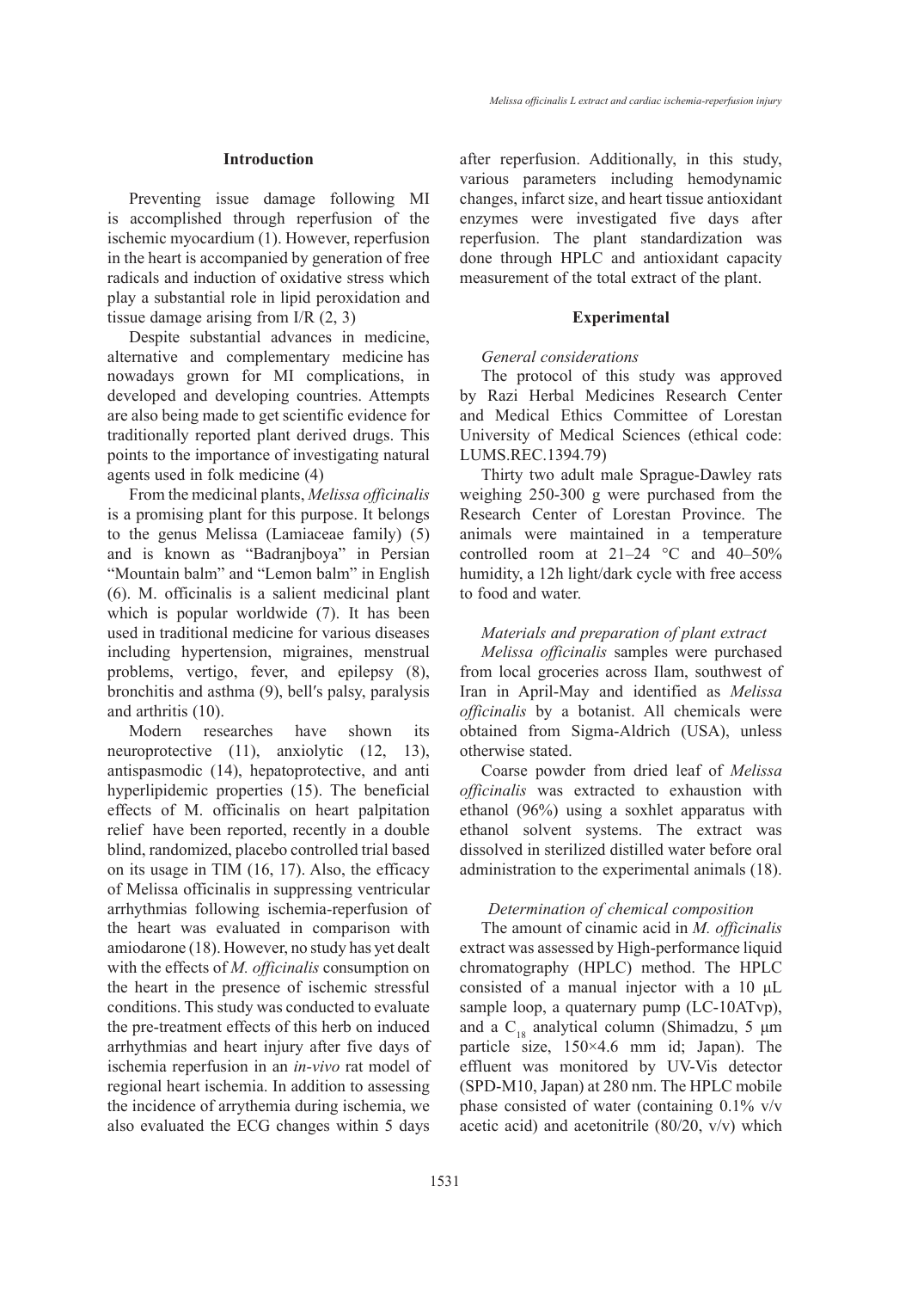were degassed by a Millipore vacuum pump (Shimadzu, Japan) prior usage. The flow rate was set at 1.0 mL/min.

# *In-vitro antioxidant tests*

# *Determination of total phenolic content*

The total phenolic content of *Melissa officinalis* extract was determined using the Foline Ciocalteu method as modified by Singleton & Lamuela-Raventos (19).

## *Determination of total flavonoid content*

The total flavonoid content was determined using a colorimetric method described by Dewanto  $(20)$ .

# *Assay for total antioxidant activity DPPH radical scavenging test*

Reduction of the stable free radical DPPH was determined with the aid of a modified version of the method described by Shimada. The result was expressed as a percentage of the absorbance of the control DPPH solution without test compounds (21).

## *Surgical preparation*

Anesthesia was achieved in animals by administration of sodium thiopental (60 mg/kg body weight, i.p.), their chests were completely shaved and they were placed on operating table. During the surgery, the temperature of the rats′ bodies was maintained at  $37\pm1$  °C using a thermo-regulator (HARVARD USA). The rats′ necks were positioned in a way that tracheal intubation could be easily conducted on them. After intubation, the animals were ventilated at 60-70 breaths/min and tidal volume 1.5 mL/ kg by an animal ventilator (HARVARD USA). To record ECG lead II, subcutaneous needle electrodes were used such that the negative electrode was subcutaneously connected to the right arm, the positive electrode to the left foot and the neutral electrode to the left arm. Then, an incision was made on the left fourth intercostal space of the chest so carefully that the left lung and heart were not injured. Afterwards, pericardium was slowly torn and silk thread 6-0 silk carefully passed through under LAD and fastened with a newly designed ligature apparatus (Bavanesh: A device useful

for coronary ligation in rats, Elmbavaran Aftab Lorestan Company, Iran). Reperfusion was induced by dragging and releasing the thread of Bavanesh.

After completion of the ischemia and beginning of the reperfusion, the incision was closed, the tracheal tube was removed, and the rats were completely oxygenated so that they recovered. Two criteria, i.e. disorder in normal myocardial contraction and change in ST segment in ECG, were considered to approve induction of MI. After complete recovery, the rats were transferred to Animal House. The rats were scarified 5 days after reperfusion induction. Except for ECG, which was recorded during ischemia and first 60 minutes of reperfusion, other variables were examined at the end of the fifth day. Tetracycline ointment was used as topical antibiotic.

#### *Experimental protocol*

The rats were randomly assigned to 4 groups, each comprising 8 rats. Three groups were given *M. officinalis* extract (MOE) 50, 100 or 200 mg/kg/d and the control group was given distilled water. All treatments were oral. The rats were pretreated for 14 days and then subjected to 30 min regional heart ischemia and 5 days reperfusion. Blood samples (2 mL) were collected by cardiac puncture for serum enzyme assays.

## *Hemodynamic functions*

Hemodynamic parameters such as systolic blood pressure (SAP), diastolic blood pressure (DAP), heart rate (HR), pulse pressure (PP), and mean arterial pressure (MAP) were recorded after five days of reperfusion.

## *Determination of infarct size*

At the end of the experiment, the heart was excised and both atria and the roots of the great vessels were removed. The heart was frozen overnight and then cut into slices of 2-mm-thick. All slices were incubated with a 1% solution of 2,3,5-triphenyltetrazolium chloride (TTC, in 0.1 M phosphate buffer, pH 7.4) stain for 20 min at 37 ºC to visualize the infarct area. Then, they were fixed in 10% formalin. Both surfaces of each section were scanned using PhotoShop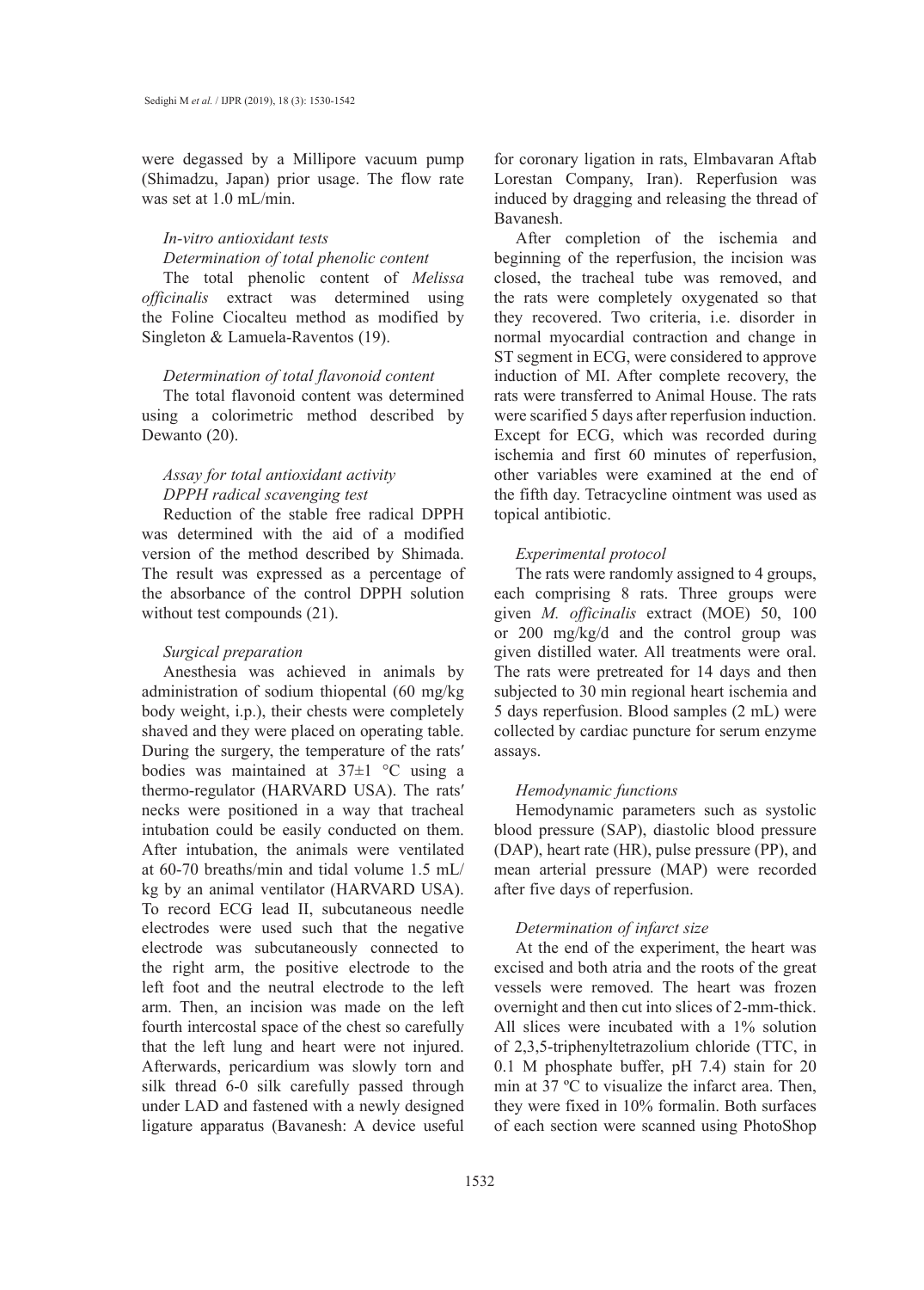

Figure 1. Examples of electrocardiogram recordings and definition of various changes and arrhythmias: During baseline (A), single VEBs (B), ST segment during ischemia (C), by-geminate(D), couplet (E), ventricular fibrillation (F) and ventricular tachycardia (G).

program (Adobe Systems, version 7.0). Infarct size percent was expressed as a percentage of the left ventricles (IS/LV).

## *Determination of arrhythmias and electrocardiogram parameters*

During the 30-min ischemic period, ventricular arrhythmias were evaluated. Ventricular ectopic beats (VEBs) were defined as identifiable premature QRS complexes. Ventricular tachycardia (VT) was defined as a *Determination of MDA, LDH, CTNI, C* run of four or more ventricular premature beats and ventricular fibrillation (VF) was defined as **Filal. Supervalue alleral** blood samples were collected a signal for which individual QRS deflections could no longer be distinguished from each other and for which a rate could no longer be was removed and sto measured. A number of original ECG recordings as examples of the so defined arrhythmias are illustrated in Figure. 1.

The incidence, onset time, and duration of arrhythmias were assigned to identify arrhythmias severity according to a previously defined scoring system (22).

The QRS interval duration, corrected percent was expressed as a percentage of  $QT$  interval  $(QTc)$ ,  $T$  and  $R$  amplitude and ST-segment elevation were recorded at centrifuged at 5000 rpm, for 1500 rpm, for 1500 rpm, for 150 min. Plasma was removed at 500 rpm, for 15 min. Plasma was removed at  $\frac{1}{2}$ Determination of arrhythmias and of reperfusion. The QRS interval was analyzed. The QT interval was measured starting from the During the  $\overrightarrow{30}$ -min ischemic period, onset of the QRS complex until the end of the T tricular arrhythmias were evaluated. wave QTc was obtained using Bazett's formula  $(QTe = QT/\sqrt{RR})$  (23).

## *Determination of MDA, LDH, CTNI, CAT, SOD and GPX in the serum*

Heparinized blood samples were collected gnal for which individual QRS deflections at the end of five days of reperfusion and centrifuged at 5000 rpm, for 15 min. Plasma was removed and stored at −70 ºC until the time of assessments. Lactate dehydrogenase (LDH) activity and cardiac Troponin I (CTNI) levels were analyzed using commercial kits (Pars Azmoon, Iran and Zellbio, Germany) by employing an Autoanalyzer (Roche Hitachi Modular DP Systems, Mannheim, Germany). Malondialdehyde (MDA) content of samples, as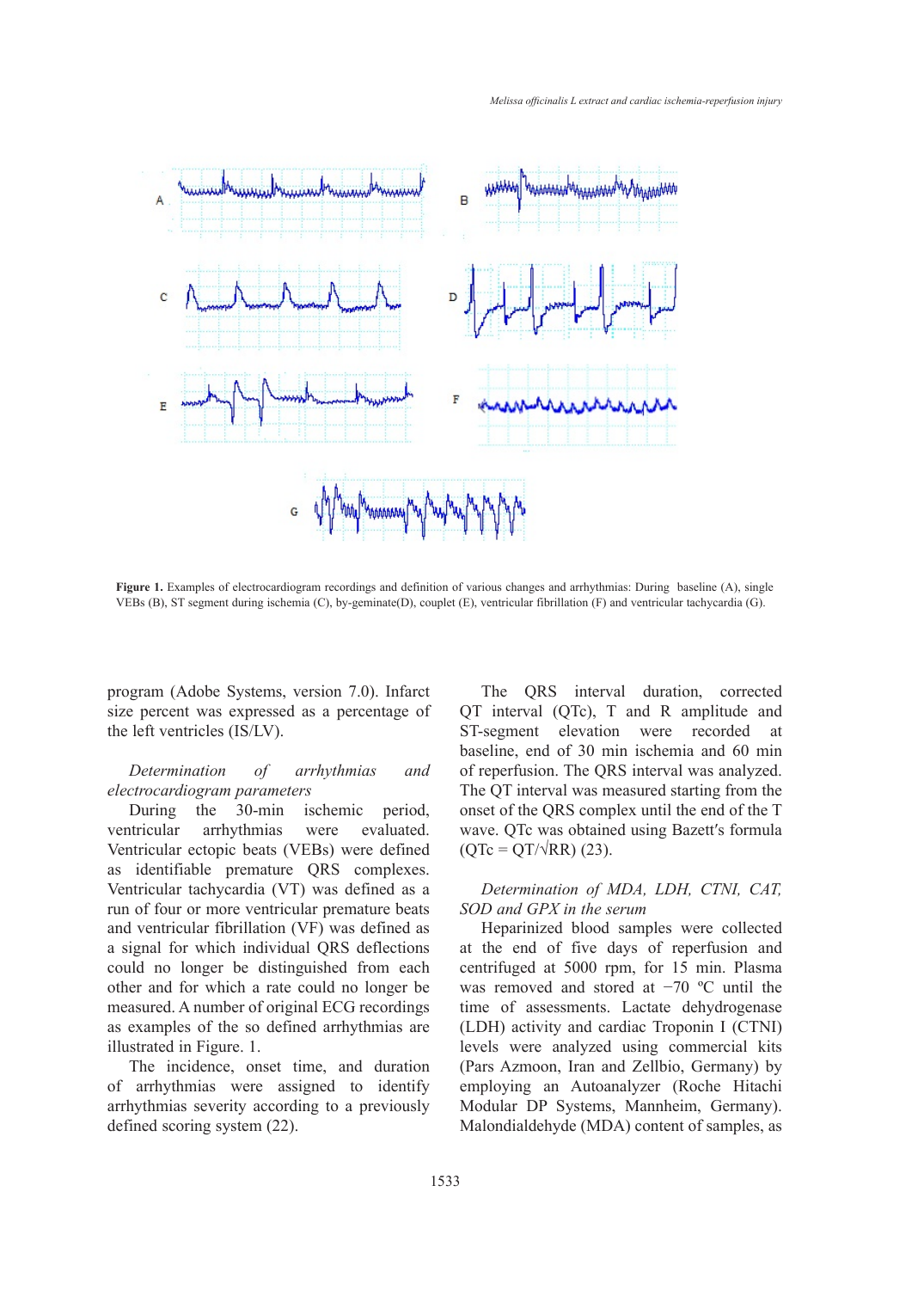

*Melissa officinalis* powder. **Figure 2.** HPLC chromatographic pattern for determination of Cinnamic acid from extract of *Melissa officinalis* powder.

an index of lipid peroxidation, was determined **Results** spectrophotometrically using a modification of the assay described by Schuh *et al*. Superoxide dismutase (SOD), glutathione peroxidase (GPX), and catalase (CAT) activity levels extrac were measured spectrophotometrically using diagnostic kits according to the manufacturers′ instructions (24, 25). *Radical scaling a modified of of and of activity, flavonoids and Radical scavenging activity, flavonoids and and and and and and and and and and and and and and and and and and and*

# *Statistical analysis*

Statistical analysis of arterial hemodynamic parameters, HR, and ECG parameters within the groups were performed with repeated measures ANOVA followed by the Tukey's test. Other parameters were determined by one-way ANOVA followed by the Tukey's test. All data were expressed as mean  $\pm$  SEM. Statistical significance was defined as  $P < 0.05$ .

## **Results**

(SOD), glutathione peroxidase *total phenolic contents of M. officinalis* leaf extract the antioxidant activity of the extract was ared spectrophotometrically using  $60.51\%$  of the Rutin. The flavonoid and total  $\overline{60.80}$ phenolic compounds were, respectively, 7.80  $(24, 25)$ . and  $26.68$  mg/g of dried extract.

# *HPLC analysis of M. officinalis leaf extract*

HPLC analysis of the plant extract was done to determine Cinnamic acid content of the *M.*  **Table 11.** Table 11. Partnersh with the two determines containing acid content of the *M*:<br> **Table 1**. Performed with repeated measures *officinalis* leaf extract. Cinnamic acid level was  $21.81 \pm 1.26$  mg/gr. Figure 2 shows the Cinnamic acid chromatogram of the sample.

#### *Hemodynamic functions*

Table 1 demonstrates the time course of heart

| Table 1. Changes in heart rate in various groups. The values are mean $\pm$ SEM; HR = heart rate (beats/min); (n: 8 in all groups). |  |  |
|-------------------------------------------------------------------------------------------------------------------------------------|--|--|
|-------------------------------------------------------------------------------------------------------------------------------------|--|--|

| Groups    | <b>Baseline</b>   | End of ischemia 30'             | End of reperfusion 60'         |
|-----------|-------------------|---------------------------------|--------------------------------|
| Control   | $241.5 \pm 2.46$  | $228.87 \pm 3.34$               | $231.87\pm4.65$                |
| $MOE-25$  | $219\pm 13.33$    | $269.87 \pm 14.93$ <sup>*</sup> | $194.37 \pm 14$ <sup>ss</sup>  |
| $MOE-50$  | $196\pm 14.38$    | $240.25 \pm 14.23$              | $170\pm14.39$ #\$\$            |
| $MOE-100$ | $265.5 \pm 39.80$ | $312.87 \pm 25.06^{\text{***}}$ | $214.75 \pm 15.7$ <sup>s</sup> |

\* Significant difference compared to baseline ( $p < 0.05$ ); \$ Significant difference compared to the end of ischemic period ( $p < 0.05$ ); \$\$ Significant difference compared to the end of ischemic period (*p* < 0.01); # Significant difference compared to control group (*p* < 0.05). ## Significant difference compared to control group (*p* < 0.01). & Significant difference compared to MOE-50 (*p* < 0.05).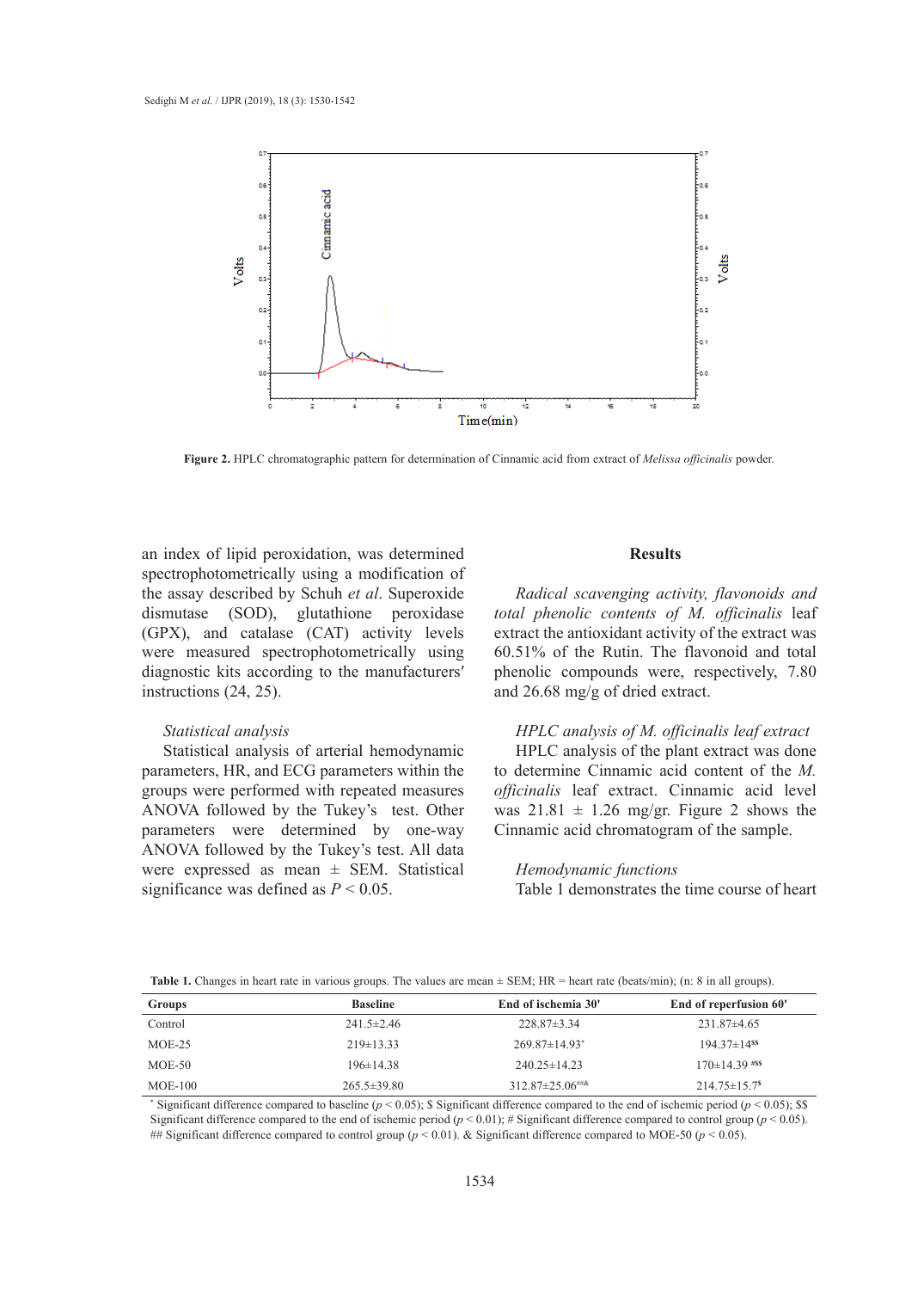| <b>Table 2.</b> Hemodynamic parameters at 5 days after reperfusion in different groups (n: 8 in all groups). The values are mean $\pm$ SEM; MAP |
|-------------------------------------------------------------------------------------------------------------------------------------------------|
| (mean arterial pressure), SAP and DAP (systolic and diastolic arterial pressure) and PP (pulse pressure).                                       |

| Groups   | (MAP, mm/gH)     | (SAP, mm/gH)                    | $(DAP, \text{mm/gH})$ | (PP, mm/gH)                   |
|----------|------------------|---------------------------------|-----------------------|-------------------------------|
| Control  | $84.12\pm 6.56$  | $126.5 \pm 11.93$               | $80\pm 6.81$          | $26\pm5.09$                   |
| $CI-50$  | $74.16\pm2.16$   | $86.57 \pm 3.01$ <sup>**</sup>  | $49.28\pm4.64**$      | $17.98 \pm 3.51$              |
| $CI-100$ | $80.3 \pm 8.16$  | $92.26 \pm 6.41$ <sup>**</sup>  | $58.57 \pm 3.04^*$    | $14.39 \pm 3.29$ <sup>*</sup> |
| $CI-200$ | $80.62 \pm 3.81$ | $312.87 \pm 25.06^{\text{***}}$ | $65 \pm 7.82$         | $12.40 \pm 2.01$ <sup>*</sup> |

\* Significant difference compared to the control group (*p* < 0.05). \*\* Significant difference compared to the control group (*p* < 0.01).

rate (HR) during the experiment. There were no significant differences among groups at baseline (before ischemia). Heart rate differences in control group at baseline, end of ischemia and end of 60 min of reperfusion were not statistically significant. In overall, MOE administration, led to an increased HR at the end of ischemic period compared to baseline.

After 60 min of reperfusion, again HR decreased compared to values of the end of ischemic period. These low values of the HR in MOE-treated groups were even lower than baseline rates, although this was not statistically significant. Details are demonstrated in table 1.

Table 2 demonstrates the time course of mean arterial pressure (MAP), systolic arterial pressure (SAP), diastolic arterial pressure (DAP), and pulse pressure (PP) during the experiments at 5 days after reperfusion. SAP significantly decreased in treatment MOE-25, 50 and 100 groups, DAP significantly decreased in treatment MOE-25 and 50 groups and PP significantly decreased in treatment MOE-50 and 100 groups as compared with their controls.

## *Infarct size measurements*

Figure 3A shows the original pictures of the stained hearts by TTC. The infarct size (IS/LV)



Figure 3. (A) The original pictures of TTC staining heart slices. (B) Myocardial infarct size (IS/LV %) in control and MOE (25, 50, (IS/LU Septed as mean  $+$  SEM. \*\**P* < 0.001 vs. control  $\# \# \# P$  < 0.001 vs. MOE-50 group MOE = Melissa official 100) groups. Data are presented as mean ± SEM. \*\*\**P* < 0.001 vs. control. ###*P* < 0.001 vs.MOE-50 group. MOE = *Melissa officinalis*<br>extract-treated groups extract-treated groups.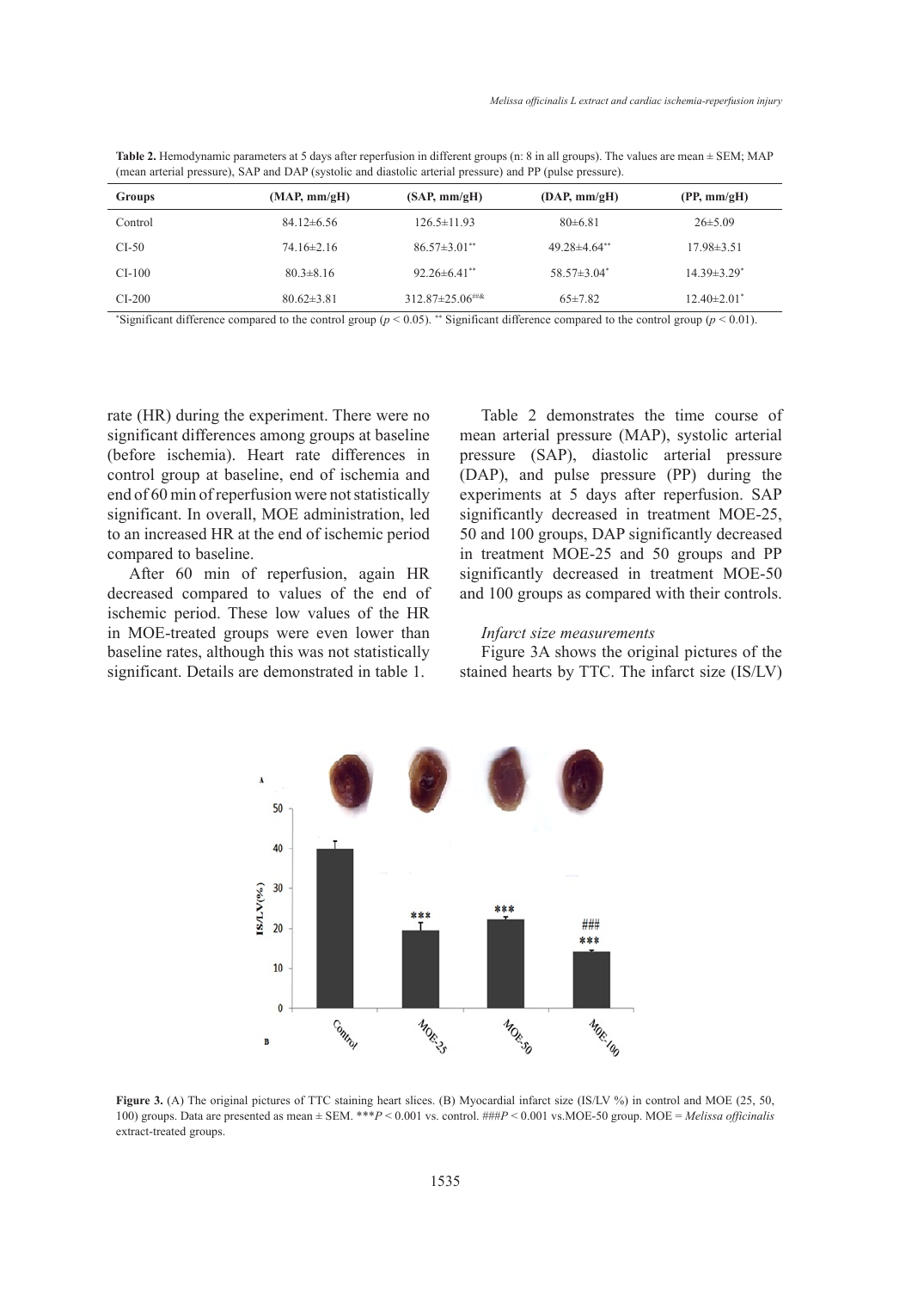

Figure 4. (Contribution 4. (A) Total number of VT (ventricular tachycardia) and VEB (ventricular ectopic beats) and VT (ventricular ectopic beats) and VT (ventricular ectopic beats) and VT (ventricular economical economics different groups. (B) Total duration of VT episodes during 30 min ischemia in different groups. Data are presented as mean ± SEM.<br>\* B + 0.05 \*\* B + 0.01 = 0.01 = 0.01 = 0.01 = 0.01 = 0.01 = 0.01 = 0.01 = 0.01 = 0.01 = 0.01 **Figure 4.** (A) Total number of VT (ventricular tachycardia) and VEB (ventricular ectopic beats) episodes during 30 min ischemia in \**P* < 0.05, \*\**P* < 0.01 vs. Control group. MOE = *Melissa officinalis* extract.

is shown in Figure. 3B. Infarct size was  $39.85 \pm$ 2.05% in control group, whereas administration of different doses of MOE (25, 50 and 100) significantly reduced infarct sizes to 19.53  $\pm$ 1.93%, 22.17  $\pm$  0.79%, and 14.28  $\pm$  0.28%, respectively. The infarct size was significantly lower in MOE-100 group than in MOE-50 group  $(p < 0.01)$ .

## *Ventricular arrhythmias during ischemia*

Figure. 4A shows the total number of VEBs and VTs. The mean total number of VEB episodes during 30 min of ischemia in MOE-50 and 100 groups markedly reduced, compared to the control group  $(42.62 \pm 11.23 \text{ and } 35.37 \pm 9.3)$ vs.  $76.25 \pm 7.15$ , respectively). Also, treatment with *M. officinalis* extract in MOE-25, 50 and 100 groups, significantly reduced the mean total number of VT episodes, compared to the control group.

Figure 4B shows mean total duration of all

VT episodes. Compared to the control rats, duration of VTs throughout 30 min of ischemia was significantly reduced by administration of *M. officinalis* in MOE-100 group (299.16  $\pm$ 87.45 s in MOE-100 group vs.  $507 \pm 36.93$  s in control group). In this regard, MOE-25 and 50 groups had no significant effect compared to the control rats.

### *Other ECG parameters*

The ECG analysis showed noticeable variation, including QTc interval shortening in treatment MOE-(25, 100) groups at the end of ischemia period compared with its baseline. Repolarization voltage (T-wave) significantly increased in treatment MOE-100 group at end of ischemia period compared with its baseline and significantly decreased in MOE-25 and 100 groups at the end of reperfusion period compared with its baseline. R-wave voltage significantly increased in treatment MOE-100 group at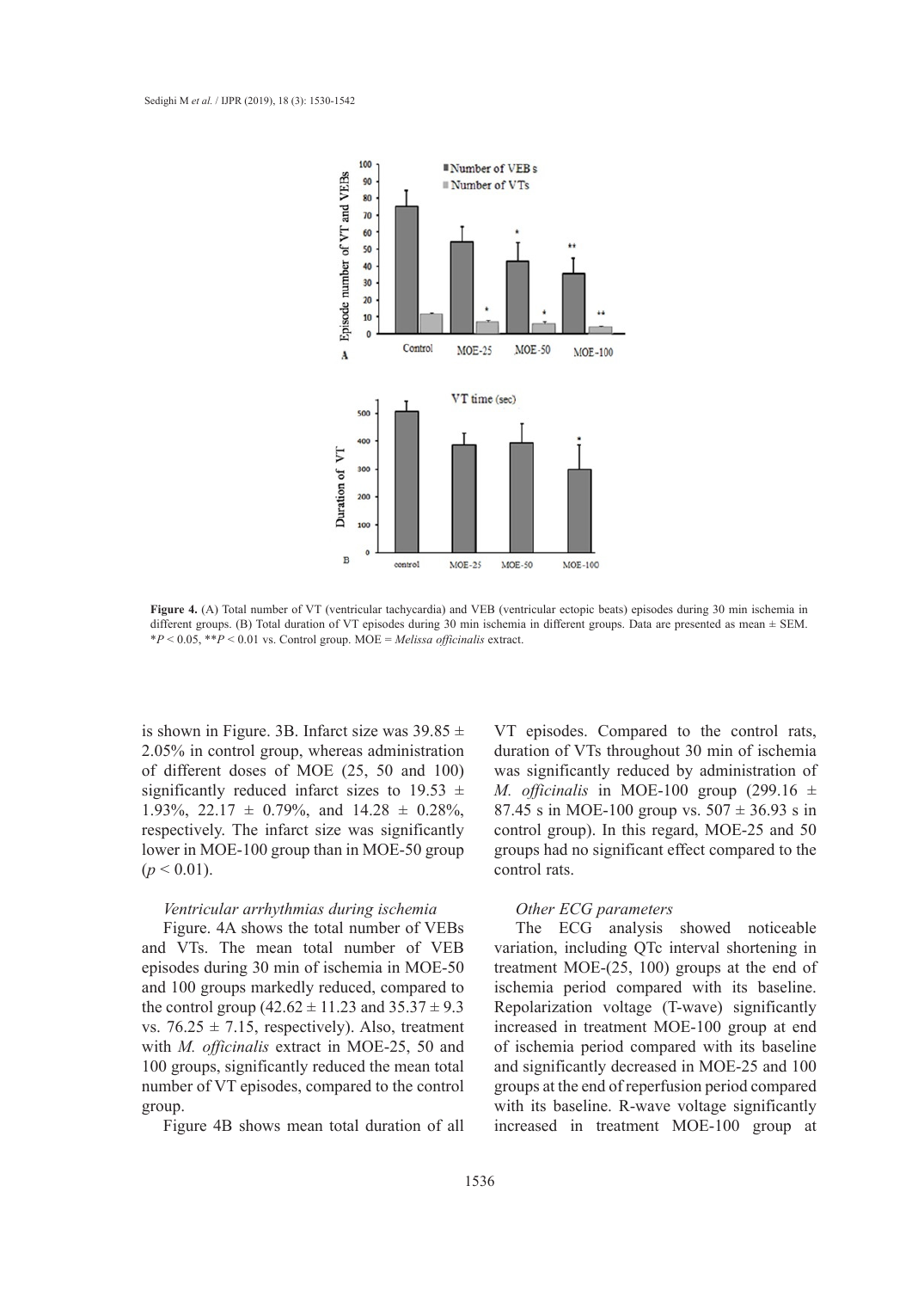| <b>Time</b>           | <b>Variable</b> | Control            | $MOE-25$                       | $MOE-50$               | <b>MOE-100</b>             |
|-----------------------|-----------------|--------------------|--------------------------------|------------------------|----------------------------|
|                       | QTC(ms)         | 242.25±24.86       | $206.12 \pm 23.88$             | $122.37 \pm 10^{#}$    | 179.87±26.98               |
|                       | $QRS(\mu V)$    | $17\pm0.59$        | $17\pm0.65$                    | $17.25 \pm 0.83$       | $13.75 \pm 0.25$ ## ££     |
| <b>Baseline</b>       | $R(\mu V)$      | 524.62±49.83       | $466.62 \pm 24.53$             | 421.12±41.97           | 426.62±39.85               |
|                       | $T(\mu V)$      | $267.87\pm48.16$   | $170.75 \pm 14.49$             | 200.62±28.04           | $231.5 \pm 13.13$          |
|                       | $ST(\mu V)$     | $252.5 \pm 20.21$  | 194.5±27.06                    | $178.62 \pm 24.54$     | $129.12\pm 6.05$ ##        |
|                       | QTC(ms)         | 279.75 ± 21.89     | $119.37 \pm 4.50$ *****        | $150.87 \pm 13.37$ ### | $103.75 \pm 3.25$ *****    |
|                       | $QRS(\mu V)$    | $19.62 \pm 1.01$   | $15.62 \pm 0.41$ ##            | $16\pm0.59$ ##         | $13.87 \pm 0.39$ ###       |
| End of ischemia 30    | $R(\mu V)$      | 612.87±46.82       | 523.5±21.05                    | 474±38.37              | $618.25 \pm 34.57$ ***     |
|                       | $T(\mu V)$      | $233 \pm 25.48$    | $217.25 \pm 24.32$ f           | 252.25±49.49           | $365.5 \pm 35.72*$         |
|                       | $ST(\mu V)$     | 319.7±44.73        | 254.37±22.32                   | $141.75 \pm 12.71$ ##  | 151.75±32.92##             |
|                       | QTC(ms)         | 250.62±20.07       | 201.37±26.68 <sup>\$</sup>     | $116.5 \pm 9.55$ ###£  | $152.75 \pm 16.59$ ##      |
|                       | $QRS(\mu V)$    | $17.75 \pm 0.86$   | $16.12 \pm 0.63$               | $16.25 \pm 1.43$       | $13.87 \pm 0.29$ #         |
| End of reperfusion 60 | $R(\mu V)$      | 530.37±72.99       | 370.25±33.65*\$\$              | 380.87±37.74           | 449.75±37.43 <sup>\$</sup> |
|                       | $T(\mu V)$      | $250.75 \pm 22.51$ | $149.5 \pm 12.69$ <sup>s</sup> | $187. \pm 36.70$       | $232 \pm 35.12$ s          |
|                       | $ST(\mu V)$     | 314±29.42          | 184.87±27.57##                 | 223.25±19.90 $*$ s     | $127.5 \pm 7.76$ ### &     |

**Table 3.** Changes in ECG parameters of various groups.

The values are mean  $\pm$  SEM.

\* Significant difference compared to baseline ( $p < 0.05$ ); \*\* significant difference compared to the baseline ( $p < 0.01$ ); ## significant difference compared to control group at corresponding interval  $(p < 0.01)$ ; ### significant difference compared to the control group at corresponding interval  $(p < 0.001)$ ;  $\frac{1}{3}$  significant difference compared to ischemia duration  $(p < 0.05)$ ;  $\frac{1}{3}$  significant difference compared to ischemia duration (*p* < 0.01); £ Significant difference compared to ischemia duration in 50 mg/kg *Melissa officinalis* group (*p* < 0.05);  $E$  Significant difference compared to ischemia duration in 25 and 50 mg/kg *Melissa officinalis* groups ( $p$  < 0.01);  $*$  significant difference in reperfusion duration compared to 50 mg/kg *Melissa officinalis* extract-treated group in the corresponding interval (*p* < 0.05).

the end of ischemia period compared with its baseline and significantly decreased in MOE-25 group at the end of reperfusion period compared with its baseline and ischemia (Table 3).

Intergroup comparison showed that at baseline, QTc was significantly shorter in MOE-50 group compared to control group and QRS interval was significantly shorter in MOE-100 group compared to MOE-25, 50, and control groups. The mean value of ST segment voltage was significantly lower in MOE-100 group as compared to the control group.

At the end of ischemic period, QTc and QRS significantly decreased in treatment MOE-(25, 50 and 100) groups as compared with the control group. R-wave amplitude significantly increased in MOE-100 group compared to MOE-50. T-wave amplitude significantly increased in MOE-100 group as compared with MOE-25 group. Finally, administration of *M. officinalis*in MOE-(50 and 100) groups decreased the ST segment voltage changes compared with control group.

At end of reperfusion period, QTc significantly decreased in treatment MOE-(50, 100) groups compared with the control group, QRS was significantly decreased in treatment MOE-100 group compared to the control group and ST segment voltage was significantly decreased in MOE- (25, 50 and 100) groups as compared with the control group and decreased in MOE-100 compared with MOE-50 group (Table 3).

*Biochemical analysis Antioxidant enzymes activities* CAT, SOD, and GPX activities were examined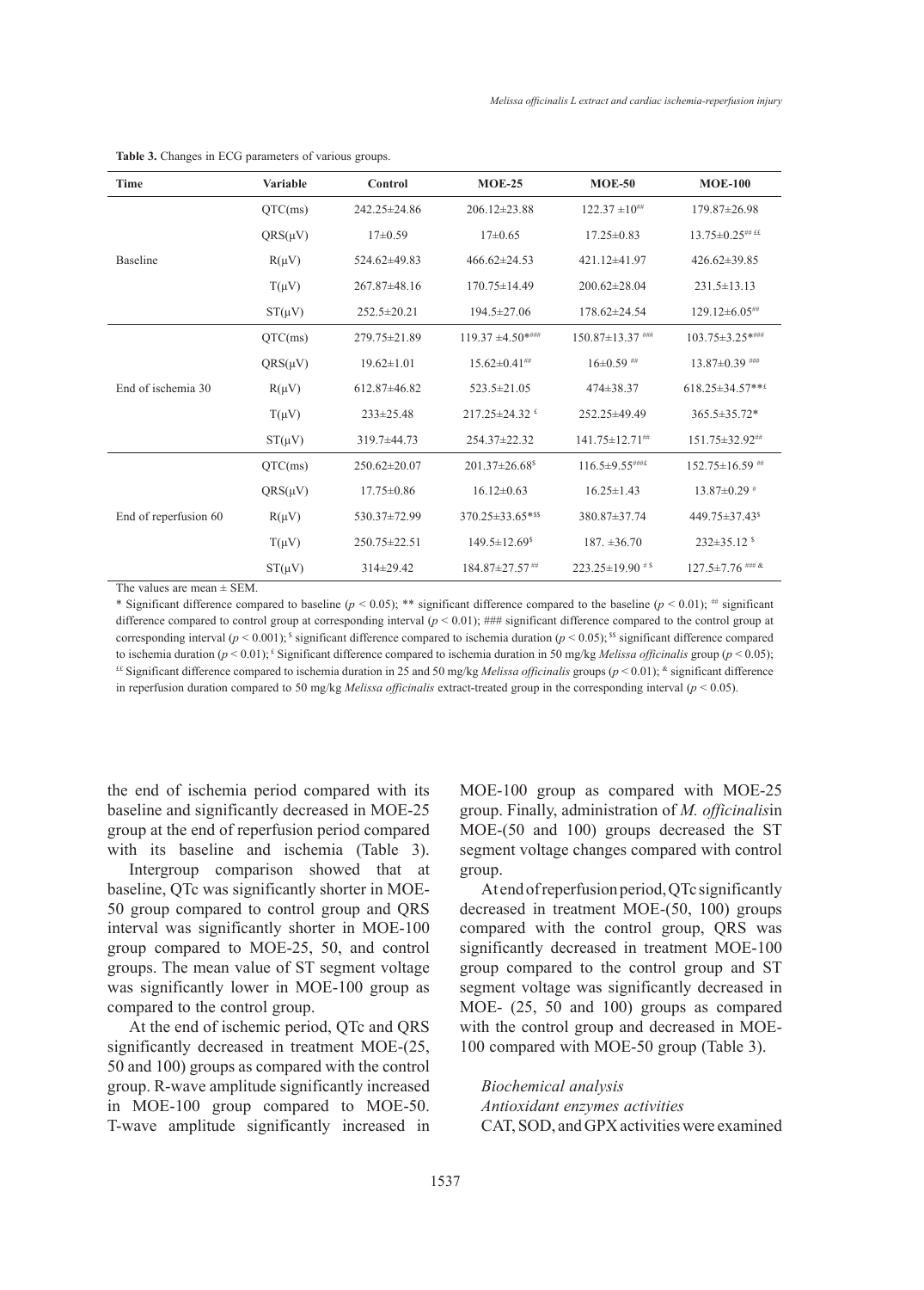| Groups    | $SOD$ (unit/mg)     | CAT(unit/mg)       | GPX(unit/mg)       |
|-----------|---------------------|--------------------|--------------------|
| Control   | $40\pm5.24$         | $133.52 \pm 24.29$ | $686.17\pm42.15$   |
| $MOE-25$  | $41.42 \pm 14.95$   | $119.29 \pm 18.93$ | $727.13 \pm 18.45$ |
| $MOE-50$  | $37.5 \pm 15.86$    | $111.77 \pm 14.95$ | $811.76 \pm 24.17$ |
| $MOE-100$ | $104.28 \pm 16.08*$ | $157.45 \pm 12.50$ | $904.69 \pm 15.57$ |

**Table 4.** Effect of various treatment on serum superoxide dismutase (SOD), catalase (CAT) and glutathione peroxidase (GPX) 5 days after reperfusion.

The values are mean ± SEM of 8 animals in each group. \* Significant difference compared to control, MOE-25and 50 groups (*p* < 0.05).  $\overline{c}$  and  $\overline{c}$ .

5 days after reperfusion in serum samples in or days after repertusion in serum samples in significantly deem.<br>
various experimental groups. As shown in Table group and it was significantly 4, SOD activity significantly increased in the MOE-100 group compared to MOE-25, 50 and **Groups SOD**  control groups ( $p < 0.05$ ).

*CTNI level and LDH activity and lipid peroxidation level*

Serum MDA level in MOE-(50 and 100) groups

after reperfusion in serum samples in significantly declined compared to the control group and it was significantly lower in MOE-100 group compared to MOE-25 (Figure.5A). Also, DE-25, 50 and administration of *M. officinalis* extract in MOE-100 group significantly prevented LDH activity elevation. Serum CtnI level, as a biomarker of LDH activity and lipid myocardial injury was lower in MOE-50 and 100 groups compared to control group, 5 days after reperfusion (Figure.5 B & C).



**Figure 5.** Effect of various treatments on serum levels of MDA (A), LDH (B) and CtnI (C) at 5 days after reperfusion in different groups. The values are expressed as mean±SEM; cTnI = Cardiac troponin I; LDH = lactate dehydrogenase; MDA = malondialdehyde. Data are presented as mean ± SEM. \* Significant difference compared to the control group (*p* < 0.05); \*\* Significant difference compared to the control group ( $p < 0.01$ ); \*\*\* Significant difference compared to the control group ( $p < 0.001$ ); # Significant difference compared to the 100 mg/kg *M*. *officinalis* extract-treated group (*p* < 0.05).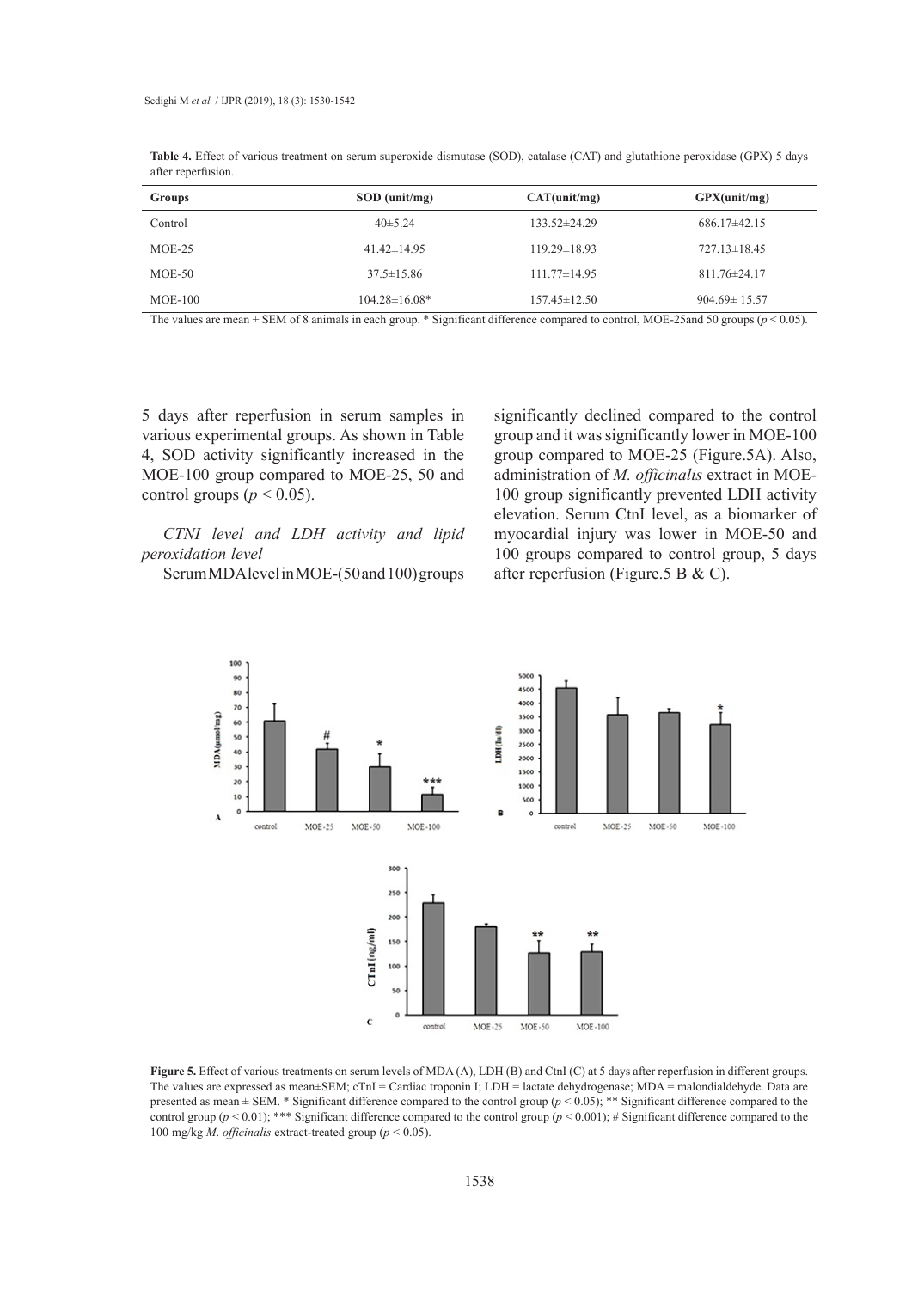#### **Discussion**

In this study the ethanolic extract of *M. officinalis* was observed to exhibit cardioprotective effect against I/R injury. This was reflected by a reduction in infarct size, episodes of VTs and VEBs and total duration of VTs, decrease in ST segment changes and QTc and QRS shortening. Also the extract administration led to increased serum SOD activity and decreased serum CtnI, LDH, and MDA levels 5 days after reperfusion.

Since more than two decades ago, the role of reactive oxygen species in many cardiovascular diseases has become increasingly apparent. Under normal conditions there is a balance between the formation of oxygen-free radicals and the amount of anti-oxidants. This steadystate condition may be interrupted in some pathophysiologic conditions -like an ischemic insult and subsequent reperfusion- because of the excessive production of free radicals and/or decrease in anti-oxidants (26-29). A significant amount of evidence is present in the literature to support the role of oxygen free radicals in pathogenesis of myocardial ischemia reperfusion injury (27, 30) This receives further support from this fact that many free radical scavengers and antioxidants are capable of ameliorating ischemia-reperfusion injury (31). Total phenolic compounds and flavonoid contents of dried *M. officinalis* leaf extract used in present study showed relatively high amounts (about 27 and 8 mg/g, respectively). Furthermore, there is an inverse association between flavonoid intakes and coronary heart disease mortality (32, 33). Some clinical studies showed that flavonoids might reduce mortality from coronary heart disease (34). The most important property of the flavonoids is their antioxidant activity that could be due to scavenging of free radicals, interfering with inducible nitric-oxide synthase activity and inhibition of xanthine-oxidase (32). This study and previous studies have confirmed that *M. officinalis L* possesses high level of antioxidant activity through its chemical compounds including high amounts of phenolic contents and flavonoids. It seems that antioxidant properties, especially phenolic contents of the extract may have important role in preventing I/R induced

injuries such as arrhythmias and infarction (35, 36). HPLC analysis of the administrated extract showed relatively high amounts of cinnamic acid as a main phenolic compound of the plant sample. Cinnamic acid derivatives in the plants are naturally occurring components found in a wide variety of flowers (37), vegetables, and fruits (35). Cinnamic acid has certain pharmacological properties including antiinflammatory, anti-oxidative, anti-tumoral, antihypertensive, and anti-hyperlipidemic activities. Also, it is able to minimize the oxidation of low-density lipoproteins (LDL) (38-40). *M. officinalis* extract in present study may be related at least partially to the above-mentioned antioxidant effects of this herbal extract. This is supported by the fact that there are higher antioxidant enzymes, SOD activities in serum of rats receiving *M. officinalis* (100mg/kg) extract administration and also lower serum MDA levels in this group of rats. It should be noted that the serum MDA level has been used as an indicator of tissue damage caused by *in-vivo* free oxygen radicals (41, 42). In one previous study, the aqueous extract of *M. officinalis* significantly reduced the heart rate in an isolated heart model in rats (17). In the present study, the mean heart rate of animals which received 14 days oral administration of *M. officinalis* methanolic extract were not different from control group at baseline which is in consistent with the mentioned previous study. Even, in MOE-treated groups, there was an increased HR during the ischemic period which was transient and decreased to its baseline or even lower values, 60 min after ischemia. Historically lemon balm has been said to possess sedative/tranquilizing, anti-gas, fever-reducing, antibacterial, spasmolytic (43), hypotensive, memory-enhancing, menstrualinducing, thyroid-related effects, and antiviral, antioxidant, antifungal, antiparasitic and antispasmolytic activities. It is also used in flatulence, asthma, bronchitis, amenorrhea, cardiac failure, arrhythmias, ulcers and wounds (44, 45). Also M. officinalis has been effective in heart palpitation relief in a recent clinical trial designed based on its traditional use in traditional medicine (14). This study is the first one which shows directly its potent cardioprotective actions and anti-arithmetic effects.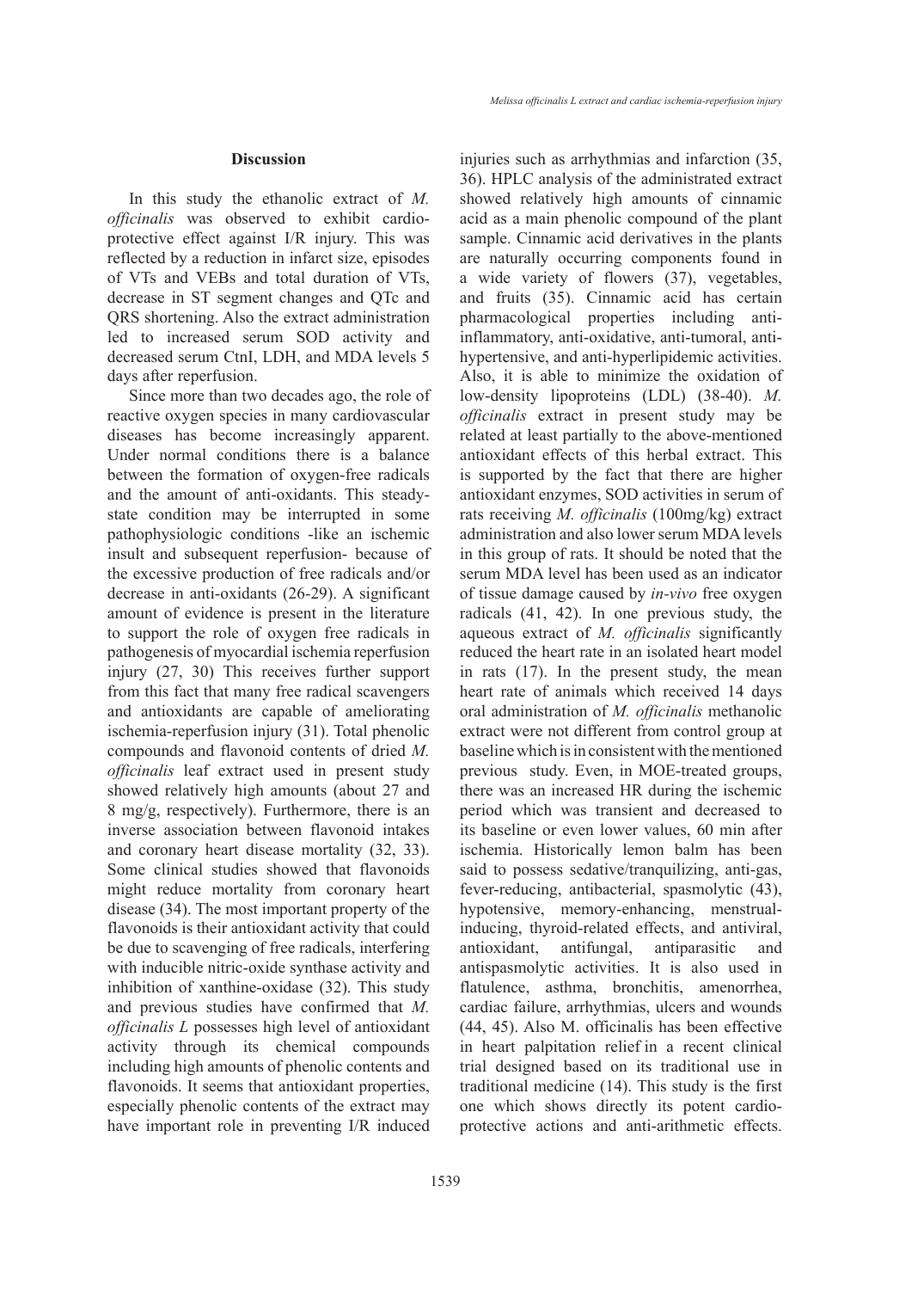Overall, in modern scientific research, less attention has been devoted to the cardiac effects of *M. officinalis*. A mild antiarrhythmic effect of *M. officinalis* was shown in another previous study (46), but in our study, *M. officinalis* methanolic leaf extract showed considerable dose-dependent antiarrhythmic effects during the ischemia period. The duration of action potential (APD) is determined mainly by the duration of repolarization, which is influenced by termination of calcium influx and potassium efflux. So, either factor inhibiting calcium influx or promoting potassium efflux may shorten APD (47, 48). So, developing anti-arithmetic drugs without QT prolongation effects is one of the main targets for many researchers. As was mentioned, the anti-arithmetic properties of *M. officinalis* extract in present study was associated with a significant decrease of QTc interval. Administration of *M. officinalis* significantly reduced the levels of injury markers including cTnI and LDH. Especially, cTnI, an excellent serum marker for detecting myocardial injury was significantly reduced by *M. officinalis* extract administration, supporting our data about lower infarct size in this group.

#### **Conclusion**

The present study revealed that the ethanolic leaf extract of *M. officinalis* exhibits cardioprotective effects against ischemia-induced arrhythmias and ischemia-reperfusion induced injury as was reflected by a reduction in infarct size and cardiac injury biomarkers. The antioxidant properties of *M. officinalis* extracts which are partially attributable to the ability of its phenolic constituents to quench reactive oxygen species are thought to contribute in these protective properties. These data support the potential uses of *M. officinalis* in the treatment of heart ischemia- reperfusion disorders and even developing new anti- arrhythmias drugs after further investigations.

## **Acknowledgment**

This study was supported financially by Razi Herbal Medicines Research Center, Lorestan University of Medical Sciences

#### **References**

- Gauthaman KK, Thanislas PT, Prabhu VV, (1) Krishnamoorthy KK, Devaraj NS and Somansudaram JS. Cardioprotective effect of the *Hibiscus rosa sinensis*  flowers in an oxidative stress model of myocardial ischemic reperfusion injury in rat. *BMC Complement Altern. Med*. (2006) 6: 32-9.
- (2) Dhalla NS, Temsah RM and Netticadan T. Role of oxidative stress in cardiovascular diseases. *J. Hypertens*. (2000) 18: 655-73
- (3) Kurian GA, Rajagopal R, Vedantham S and Rajesh M. The role of oxidative stress in myocardial ischemia and reperfusion injury and remodeling: revisited. *Oxid. Med. Cell Longev.* (2016) 1-14.
- Rafieian-Kopaei M and Baradaran A. Plants (4) antioxidants: From laboratory to clinic. *J. Nephropathol*. (2013) 2: 152-3.
- Moradkhani H SE, Bibak H, Naseri B, Sadat-Hosseini M and Fayazi-Barjin A. *JMPR* (2010) 4:2753-9. (5)
- Basar SN. An Overview of Badranjboya (*Melissa officinalis)*. *Int. Res. J. Biol. Sci*. (2013) 2: 107-9. (6)
- Aharizad SRM, Moghadam M and Mohebalipour N. Study of genetic diversity in lemon balm (*Melissa officinalis l.*) populations based on morphological traits and essential oils content. *Annals Biological Res*.( 2012) 3: 5748-53. (7)
- (8) Balm L. An Herb Society of America Guide.Kirtland, Ohio: The Herb Society of America (2007); Available from: . http://wwwherbsocietyorg/factsheets/Lemon.
- (9) Duke J. Handbook of Medicinal Herbs.Florida. *CRC Press* (2002) 896.
- (10) Mamedov N. Medicinal Plants Used for the Treatment of Bronchial Asthma in Russia and Central Asia. *GMT* (2001) 8: 91-11.
- (11) Kabeeruddin HM. Maghzanul Mufarradat Almaroof Khawasul Advia. 2nd ed Delhi. *Aijaz Publishing house.* (2000).
- Lopez V, Martín S, Gómez-Serranillos MP, Carretero (12) ME, Jager AK and Calvo MI. Neuroprotective and neurological properties of *Melissa officinalis. Neurochem. Res*. (2009) 34:1955-61 .
- $(13)$  Kennedy DO, Little W and Scholey AB. Attenuation of laboratoryinduced stress in humans after acute administration of *Melissa officinalis* (*Lemon Balm*). *Psychosom. Med.* (2004) 66:607-13 .
- (14) Cases J, Ibarra A, Feuillere N, Roller M and Sukkar SG. Pilot trial of *Melissa officinalis L*. leaf extract in the treatment of volunteers suffering from mild-tomoderate anxiety disorders and sleep disturbances. *Med. J. Nutrition Metab.* (2011) 4:211-8 .
- (15) Sadraei H, Ghannadi A and Malekshahi K. Relaxant effect of essential oil of *Melissa officinalis* and citral on rat ileum contractions. *Fitoterapia* ( 2003) 74: 445-52.
- (16) Bolkent S, Yanardag R and Yesilyaprak B. Protective role of *Melissa officinalis L.* extract on liver of hyperlipidemic rats: a morphological and biochemical study. *J. Ethnopharmacol.* (2005) 99: 391-8.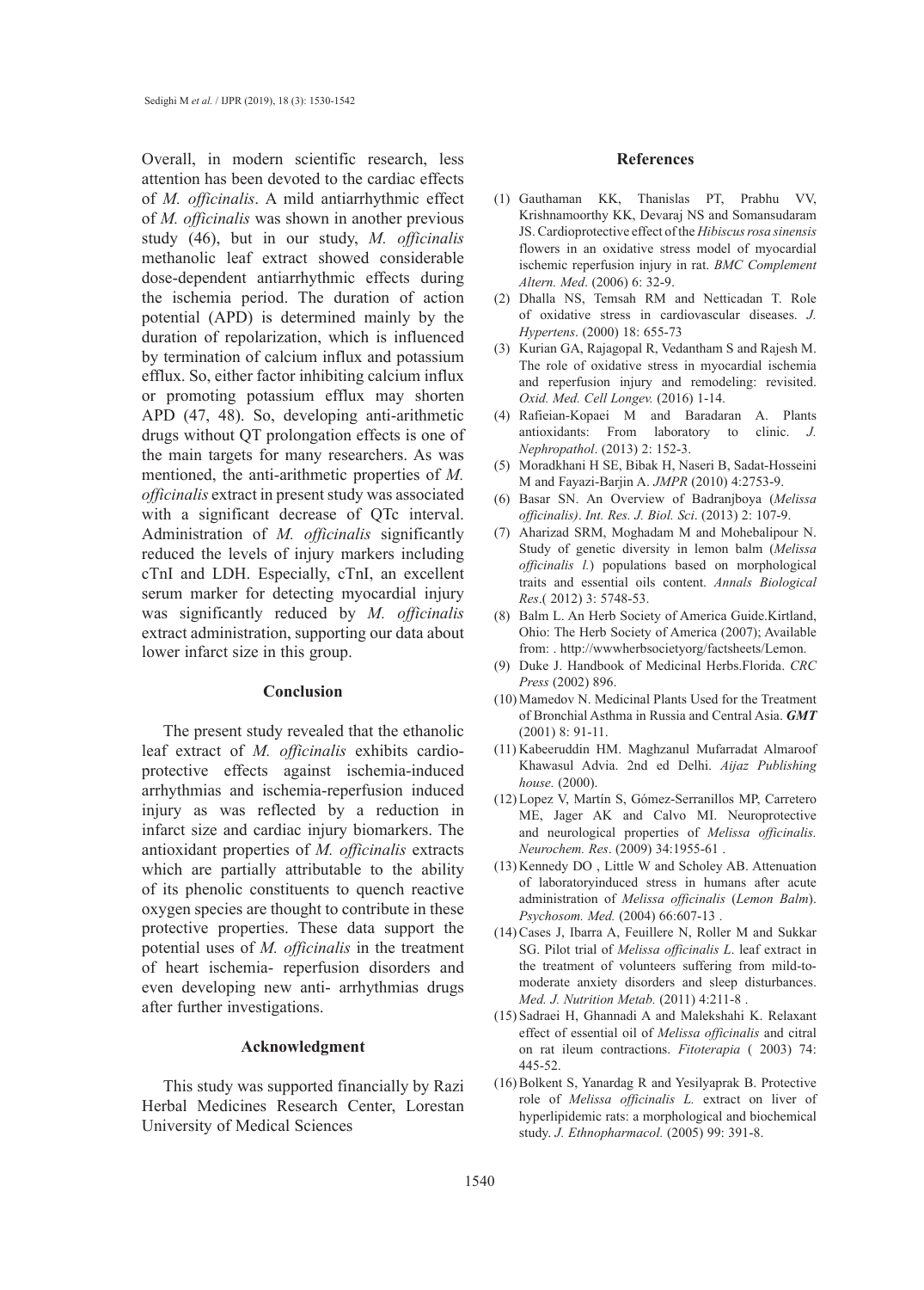- (17) Gazola R, Machado D, Singi G and Macedo Alexandre M. Lippia alba, *Melissa officinalis* and Cymbopogon citratus: effects of the aqueous extracts on the isolated hearts of rats. *Pharmacol. Res.* (2004) 50:477-80 .
- (18) Sedighi M, Noori-Ahmadabadi M, Rafieian-Kopaei M, Ebrahimpoor-Samani J and Shahinfard N. The effect of *Rosa damascena* Mill Hydro-alcoholic extract on the ileum contraction in rat. *J. Mazand. Univ. Med. Sci*. (2014) 23: 30-9
- (19) Singleton VL, Orthofer R and Lamuela-Raventos RM. Analysis of total phenols and other oxidation substrates and antioxidants by means of Folin-Ciocalteau reagent. *Methods Enzymol.* (1999) 299: 152-78.
- (20) Chang Y L. Vitamin C equivalent anti oxidant capacity(VCEAC) of phenolic phytochemicals. *J. Agric. Food Chem*. (2002) 50:1317-37 .
- (21) Sharma OP and Bhat TK. DPPH antioxidant assay revisited. *Food Chem.* (2009) 113:1202-5 .
- (22) Joukar S, Zarisfi Z, Sepehri G and Bashiri A. Efficacy of *Melissa officinalis* in suppressing ventricular arrhythmias following ischemia-reperfusion of the heart: a comparison with amiodarone. *Med. Princ. Pract*340-5 :23 (2014).
- $(23)$  Bazett HC. An analysis of the time-relations of electrocardiograms. *Heart* (1920) 7:353-70 .
- (24) Schuh J, Fairclough Jr GF and Haschemeyer RH. Oxygen-mediated heterogeneity of apo-low-density lipoprotein. *Proc. Natl. Acad. Sci. U S A.* (1978) 75: 3173-7.
- Weydert, Christine J, Cullen and Joseph J. (25) Measurement of superoxide dismutase, catalase and glutathione peroxidase in cultured cells and tissue. *Nat. Protoc*. (2010) 5: 51–66.
- (26) Binfield P. PLoS: Public Library of Science [Internet]2008 September 9. [cited 2009 April 1, 2009]. Available from: http://www.plos.org/cms/ trackback/398.
- (27) Turer AT and Hill JA. Pathogenesis of myocardial ischemia-reperfusion injury and rationale for therapy. *Am. J. Cardiol*. (2010) 106:360-8.
- (28) Malek M and Nematbakhsh M. Renal ischemia/ reperfusion injury; from pathophysiology to treatment. *J. Renal. Inj. Prev.* (2015) 4: 20–27.
- (29) Barekat F, Talebi A and Nematbakhsh M. The protective roles of zinc and estradiol in renal ischemia/reperfusion injury in ovariectomized rats. *J. Nephropathol*. (2018) 7: 88-92
- (30) Das DK and Maulik N. Antioxidant effectiveness in ischemia-reperfusion tissue injury. *Methods Enzymol.* (1994) 233: 601-10.
- (31) Das D and Maulik N. Methods Enzymol Antioxidant effectiveness in ischemia-reperfusion tissue injury. *Methods Enzymol.* (1994) 233: 601-10.
- (32) Nijveldt R, Van Nood E, Van Hoorn DE, Boelens PG and Van Norren K V. Flavonoids: a review of probable mechanisms of action and potential applications. *Am. J. Clin. Nutr*. (2001) 74: 418-25.
- (33) Tavafi M. Suggestions for attenuation of renal ischemia reperfusion injury based on mechanisms involved in

epithelial cells damages. *J. Nephropharmacol*. (2015)  $4: 1-3$ 

- (34) Sedighi M, Nazari A, Faghihi M, Rafieian-Kopaei M, Karimi A, Moghimian M, Mozaffarpur S A, Namdari M, Rashidipour M, Cheraghi M and Rasoulian B. Protective effects of *cinnamon bark* extract against ischemia– reperfusion injury and arrhythmias in rat. *Phytother. Res*. (2018) 32: 1-9.
- (35) Necas J, Bartosikova L, Florian T, Klusakova J, Suchy V and Janostikova E. Protective Effects of Flavonoid Pomiferin on Heart Ischemia Reperfusion. *Acta Vet. Brno*. (2007) 76: 363-70.
- (36) Najafi M, Ghasemian E, Fathiazad F and Garjani A. Effects of total extract of *Dracocephalum moldavica*  on ischemia/reperfusion induced arrhythmias and infarct size in the isolated rat heart. *IJBMS* (2009) 4: 229-35.
- (37) Adisakwattana MP and Yibchok-anun S. Insulinreleasing properties of a series of cinnamic acid derivatives and *in-vivo*. *J. Agric. Food Chem*. (2008) 56: 7838-44.
- (38) Pontiki E and Hadjipavlou-Litina D. Synthesis and pharmacochemical evaluation of novel aryl-acetic acid inhibitors of lipoxygenase, antioxidants, and anti-inflammatory agents. *Bioorg. Med. Chem*.( 2007) 15:5819-27.
- Naz S, Ahmad S, Rasool SA, Sayeed SA and Siddiqi R. (39) Antibacterial activity directed isolation of compounds from *Onosma hispidum*. *Microbiol. Res.* (2006) 161: 43-8.
- (40) Zang L-Y, Cosma G, Gardner H, Shi X, Castranova V and Vallyathan V. Effect of antioxidant protection by p-coumaric acid on low-density lipoprotein cholesterol oxidation. Am. J. Physiol. Cell Physio.:279 (2000) 954-60.
- (41) Sahin MA, Yucel O, Guler A, Doganci S, Jahollari A and Cingoz F. Is there any cardioprotective role of Taurine during cold ischemic period following global myocardial ischemia? *J. Cardiothorac. Surg.* (2011) 6:31 .
- (42) Kim HS, Kwack SJ and Lee BM. Lipid peroxidation, antioxidant enzymes, and benzo [a] pyrene-quinones in the blood of rats treated with benzo [a] pyrene. *Chem. Biol. Interact.* (2000) 127:139-50 .
- (43) Poljsak B. Strategies for Reducing or Preventing the Generation of Oxidative Stress. *Oxid. Med. Cell Longev.* (2011) 2011:1-15.
- (44) Hooshyar N, Sedighi M, Hooshmand M, Valizadeh R, Ebrahimi S, Khosravifarsani M, Nowrouzi B and Nasri P.Mechanistic impact of medicinal plants affecting cisplatin-induced nephrotoxicity; an overview. *Immunopathol. Persa*. 2019;5(1):e07
- (45) Sepide Miraj, Rafieian-Kopaei and Sara Kiani. *Melissa officinalis L*: A Review Study With an Antioxidant Prospective. *J. Evid. Based Complementary Altern. Med*. (2017) 22: 385–394.
- (46) Joukar S, Zarisfi Z, Sepehri G and Bashiri A. Efficacy of *Melissa officinalis* in suppressing ventricular arrhythmias following ischemia-reperfusion of the